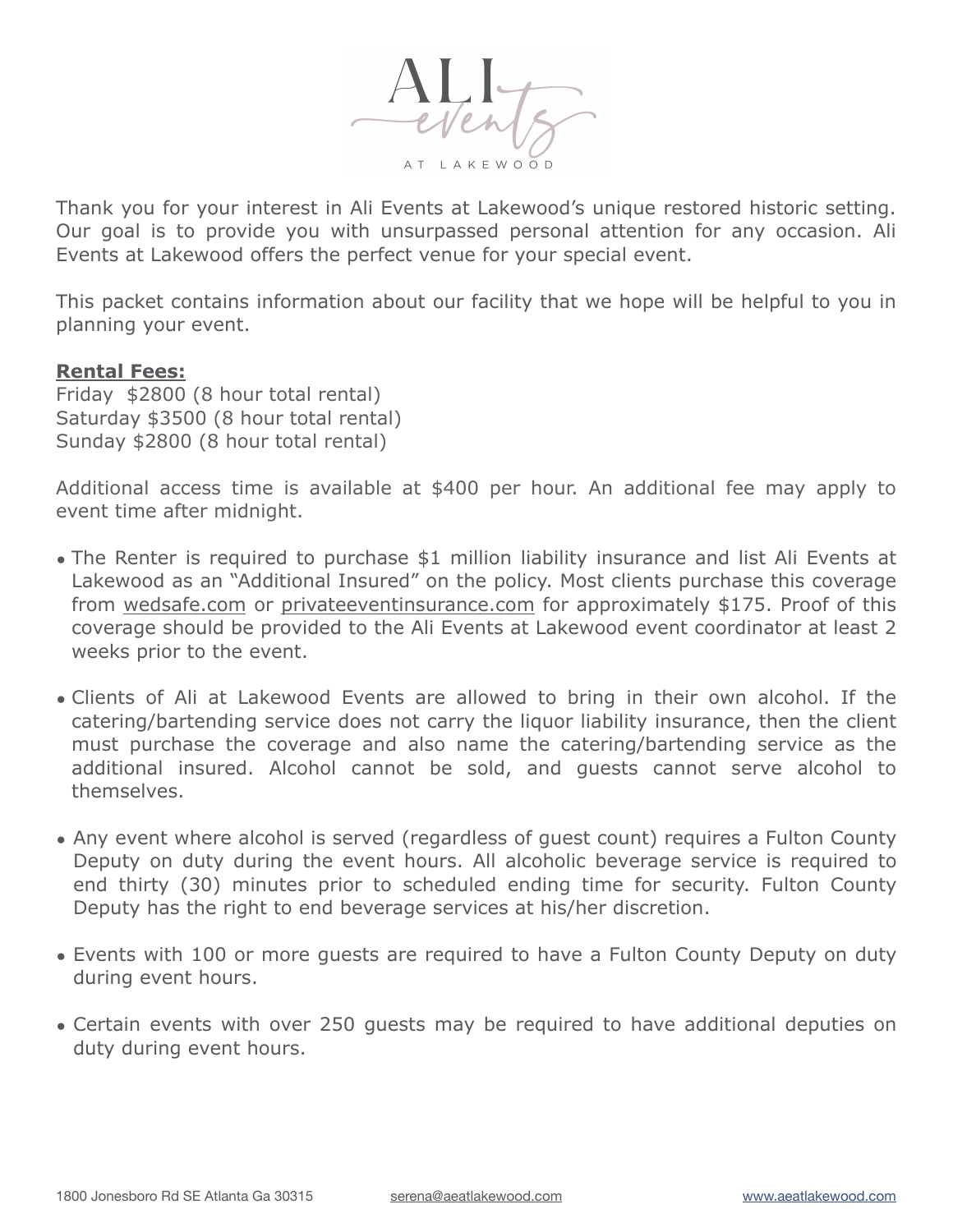

#### **Deputy Fees:**

Hourly fees \$30 per hour; \$50 Sunday/Holidays (4 hour minimum) to be paid at start of event.

An Ali Events at Lakewood representative will schedule the Deputy within thirty days of the event. Renter is responsible for payment to the Deputy on the day of the event.

# **RENTAL PROCEDURES**

- To reserve a date for the use of the Grand Ballroom, a deposit of 2/3 of the base rental fee is required with a signed Rental Agreement; the remaining 1/3, along with refundable damage deposit of \$1000, is due three weeks prior to the event.
- Cancellation of the event will result in a loss of all funds paid to date.
- One hour rehearsal time for a wedding is provided by Ali Events at Lakewood. The date and time will not be scheduled until 60 days before the event. The renter must contact the office to schedule the time.

#### **The Staff is responsible for the protection of the facility; therefore, the following rules and regulations are required:**

- Renter will be held responsible for all actions of his caterer, florist, band, D.J., guests and anyone involved with event.
- The Staff of Ali Events at Lakewood will not be responsible for setting up additional tables and chairs brought in by lessee, moving tables or chairs during the event and taking trash out.
- No furniture or equipment may be moved without prior consent from the management.
- All electrical hookups for additional lighting must be approved by the management.
- Smoking is strictly forbidden in and around Ali Events at Lakewood.
- No staples, nails, tacks, tape or other items may be affixed to the columns, floors, walls, windows, doors, or furniture.

•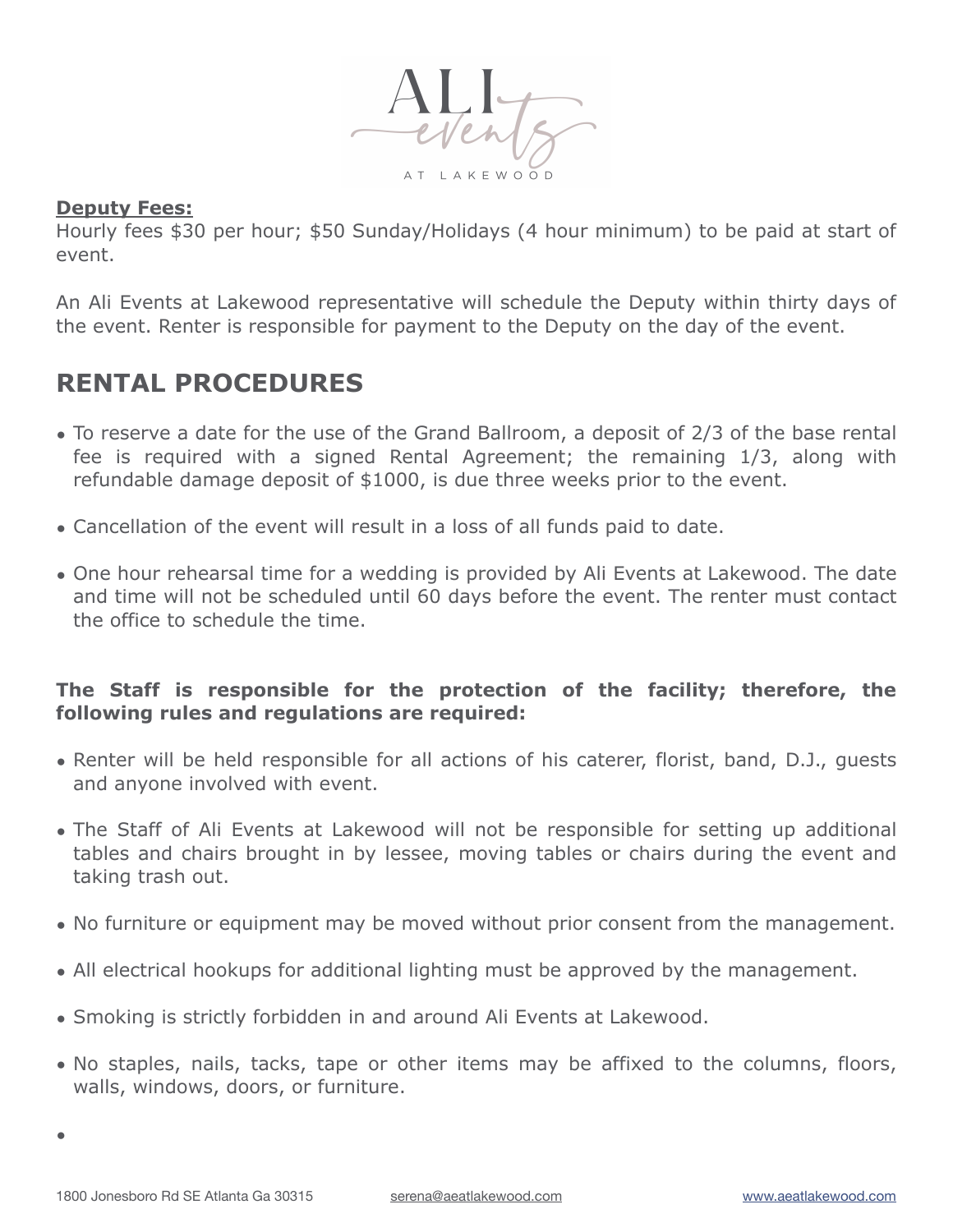

- No artificial platforms and no carpentry work are allowed inside the building. Only approved risers may be used.
- No pets of any kind are permitted on the grounds of Ali Events at Lakewood.
- Helium Balloons, rice, birdseed, glitter, confetti, real rose petals, etc. may not be used INSIDE the building. Liquid string may not be used INSIDE or OUTSIDE the building.
- Bubble machines, or smoke machines are not allowed on premises
- Ali Events at Lakewood reserves the right to refuse any items brought into the building by the lessee or agents thereof which could cause damage to the building or injury to the guests.
- All functions are to end at the agreed time. Ali Events at Lakewood reserves the right to insist that guests, caterers, florist, band members, etc. leave the building at the agreed time.
- Ali Events at Lakewood will not assume responsibility for any items left by anyone in the building.
- Any publicity concerning Ali Events at Lakewood must be cleared and approved by the Director of Ali Events at Lakewood.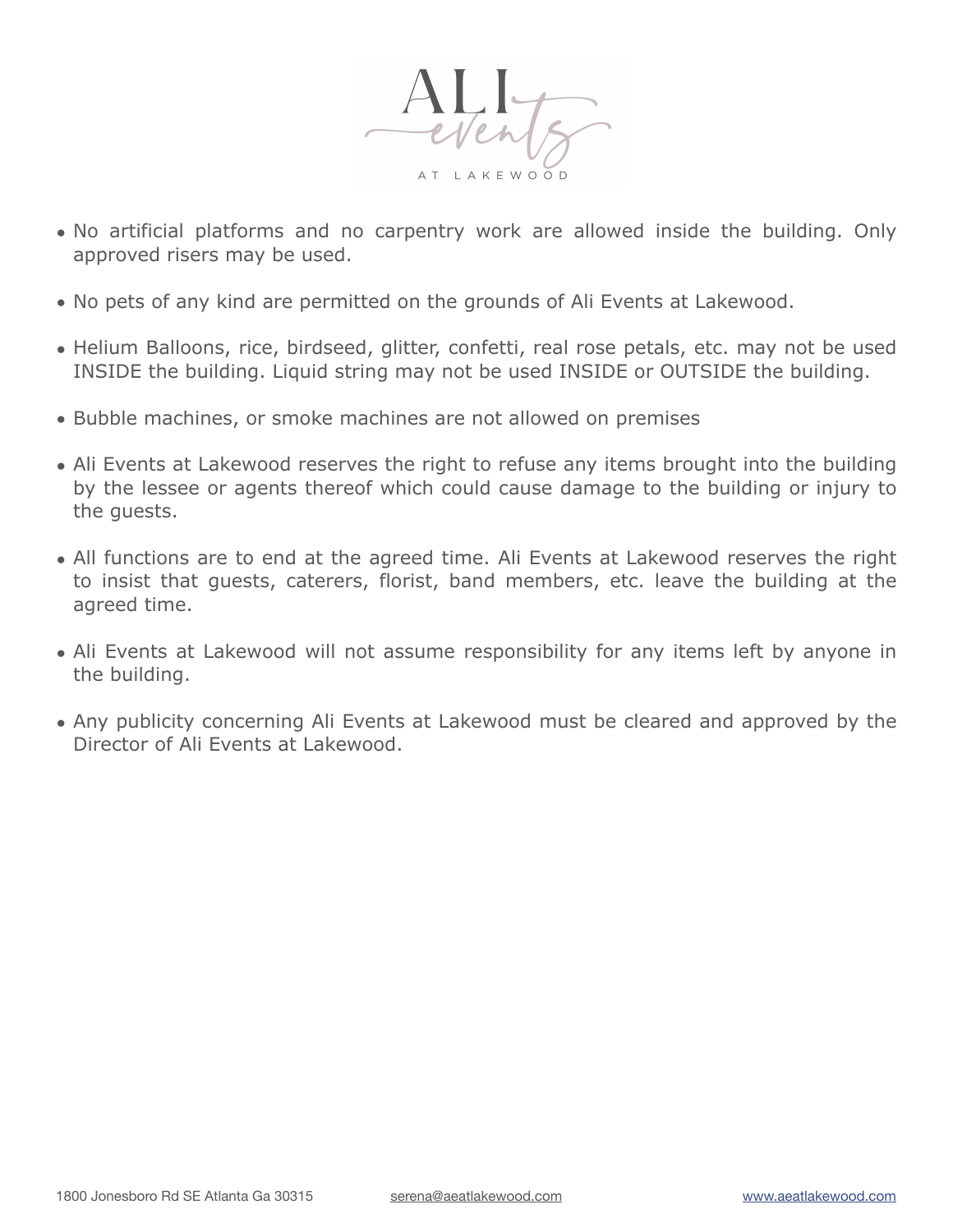

# **CATERER'S RULES**

Renter is responsible for the actions of the caterer. Any rules not adhered to will result in the forfeiture of the damage deposit. Any damage to the building or to any equipment will be the responsibility of the renter to repair or replace. Ali Events at Lakewood reserves the right to disprove any caterer who has previously violated the rules or conducted themselves improperly.

- All beverages, food, equipment, extra tables, chairs, tents, etc. must be brought in the day of the event during the rental time.
- The caterer is responsible for leaving the kitchen in the same condition it was in when the rental began. Kitchen floors must be swept and mopped; all counters, refrigerator, and sink must be cleaned.
- Bar set-ups MUST have protective material under all ice chest and kegs to prevent moisture and water from dripping on the floors.
- There is no garbage disposal in the kitchen; do not put solid items down the drain.
- All trash must be properly bagged and TAKEN to the trash dumpster in the rear of the building. There should be absolutely no trash left inside or outside the building after the event. Ali Events at Lakewood is NOT responsible for trash.
- Ali Events at Lakewood does not supply trash bags, detergent, or towels.
- All food, beverages, and equipment must be removed from the premises the last hour of the rental time. The caterer is responsible for any equipment used during the event which was brought in by an outside contractor.
- Anything left in the building is not the responsibility of Ali Events at Lakewood. Caterers must be aware of security at all times. Outside doors to the kitchen must be kept locked.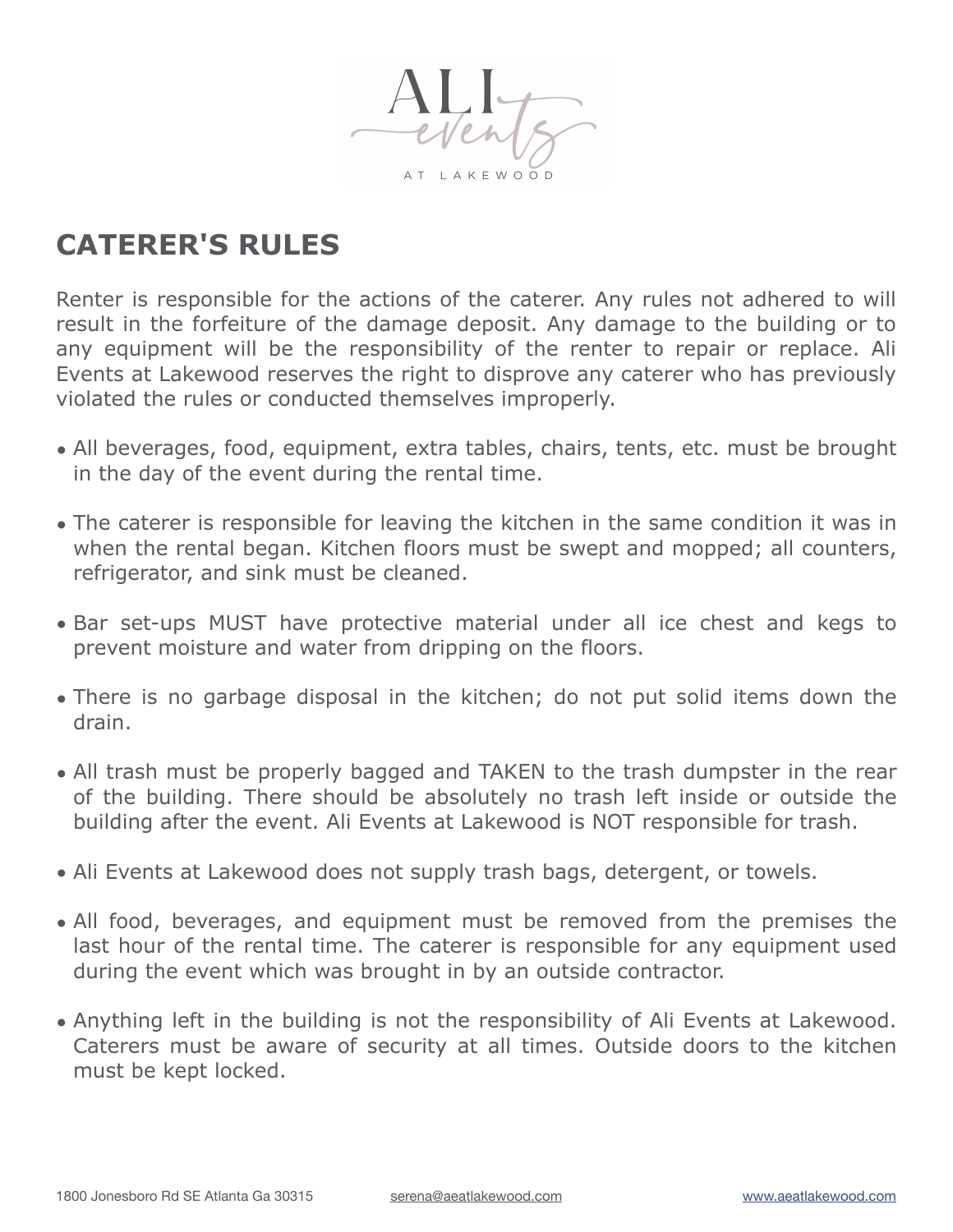

# **FLORIST'S RULES**

Renter is responsible for the actions of the florist. Any rules not adhered to will result in forfeiture of the damage deposit. Any damage done by the florist to the building or to any equipment will be the responsibility of the lessee to repair or replace. Ali Events at Lakewood reserves the right to disapprove any florist who has previously violated the rules or conducted himself improperly.

- All equipment, flowers, etc. must be brought in the day of the event during the rental time only.
- NO furniture or equipment that is owned by Ali Events at Lakewood may be used or moved without permission of the management.
- Only chase candles can be used in candelabra stands; candles used in all other areas must be enclosed with hurricane globes or as votive candles.
- Helium balloons, rice, birdseed, glitter confetti, liquid string, real rose petals (on the floor), etc. may not be used INSIDE the building.
- No tape, tacks, nails, etc. may be used on any surface-walls, columns, floors or doors. No cables, cords, wires, etc. are to be in the way of the guests.
- All floral material must be removed during the last hour of the rental time. The florist is responsible for leaving all decorated areas in the same condition as they were prior to the rental.
- All floral trash MUST be properly bagged and TAKEN to the trash dumpster in the side parking lot. There should be absolutely no floral trash left inside or outside the building after the event. Ali Events at Lakewood Staff is NOT responsible for trash.
- Anything left in the building is not the responsibility of Ali Events at Lakewood.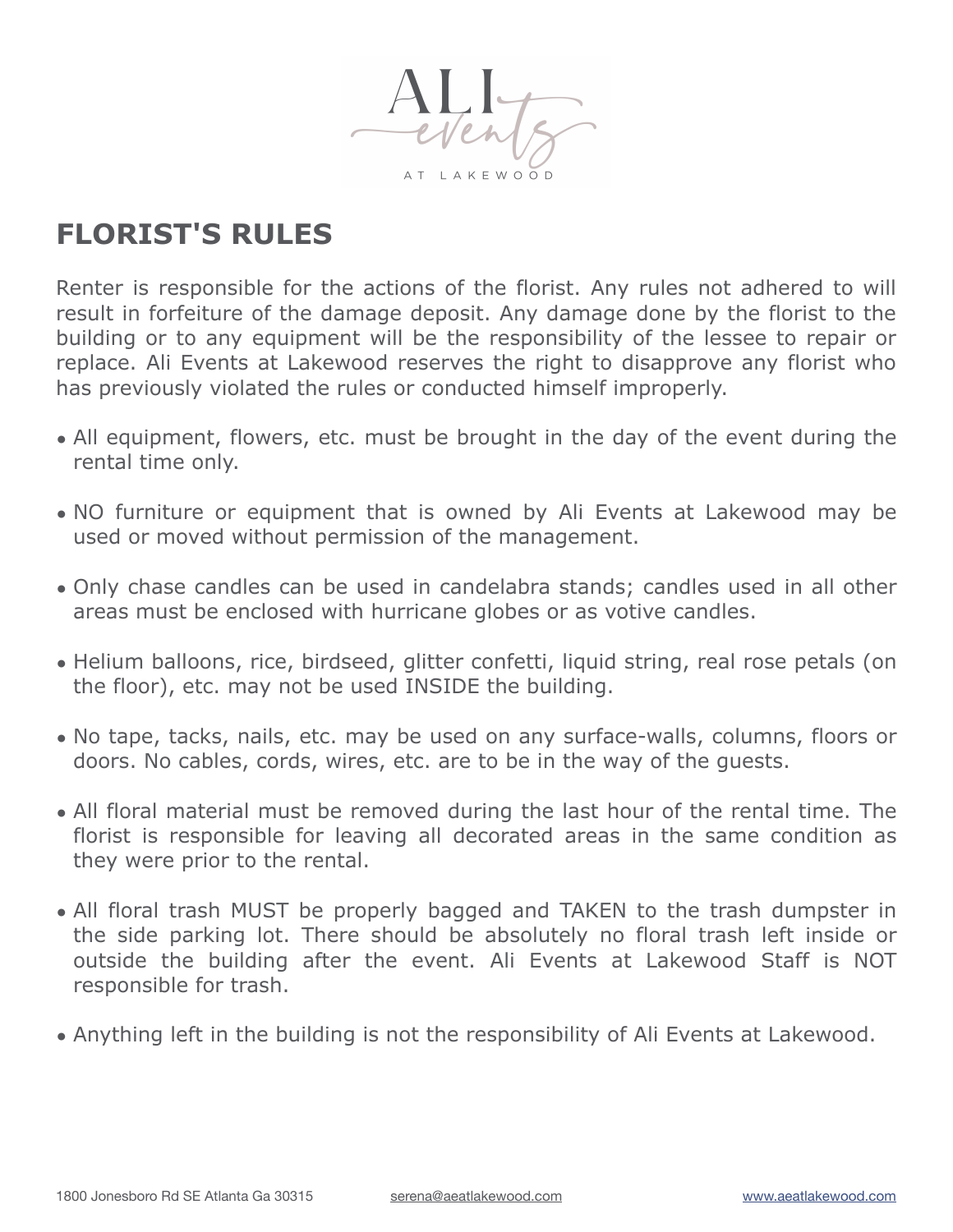

## **Grand Ballroom**

5,000 Square feet total area 3,600 Grand Ballroom Reception 300 Guests Seated Dinner 200 guests Theater Style 300 guests Wedding ceremony/reception 300 guests

### **Restroom Areas**

4 Unisex handicapped accessible restrooms are in the rear of the Grand Ballroom

# **Parking Areas**

There are approximately 150 visitor parking places at Ali Events at Lakewood located in the front and rear of the building.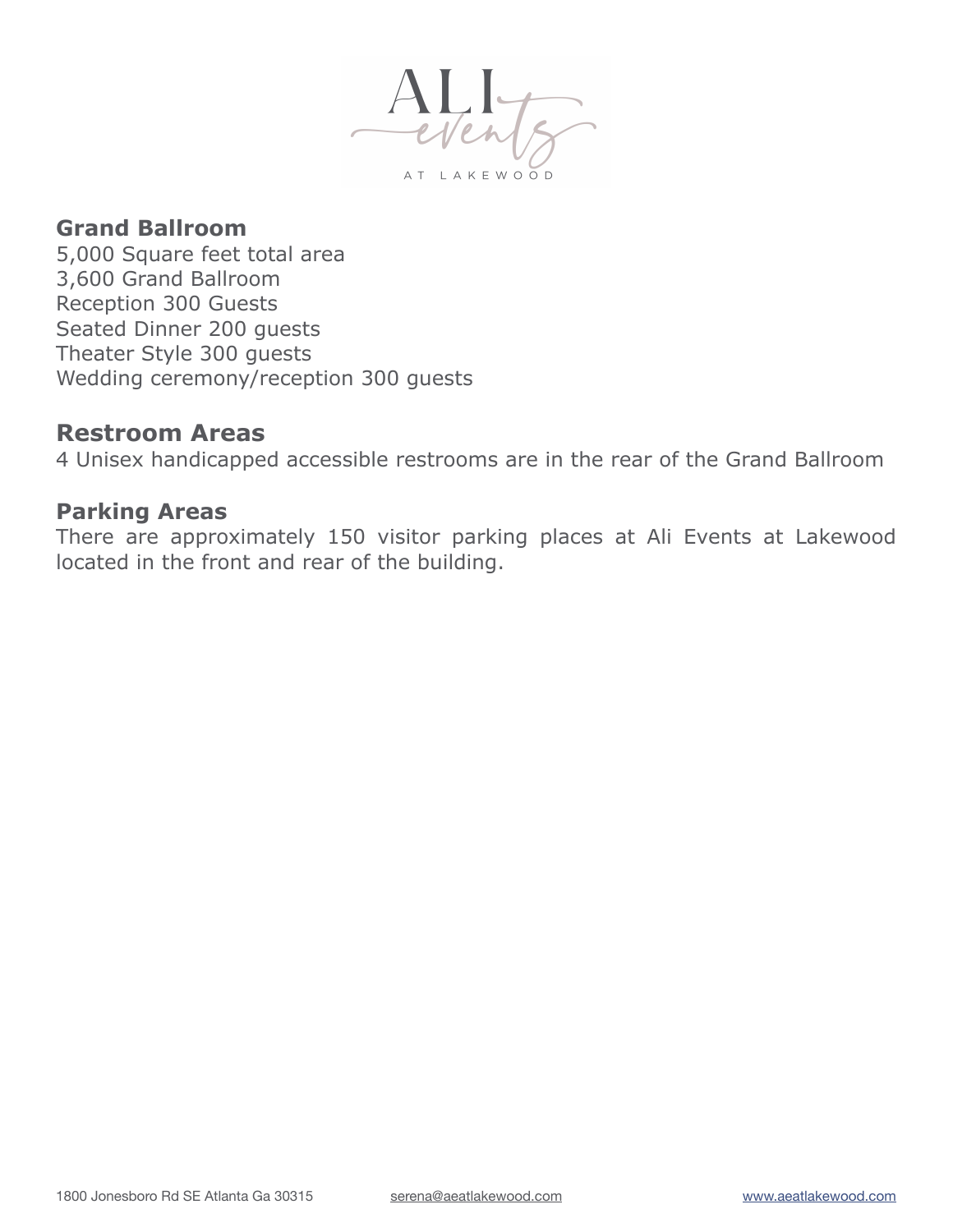

To be returned to Ali Events at Lakewood with Layout Sheet and damage deposit two weeks prior to event

#### **INFORMATION SHEET**

| Items to be rented outside Ali Events at Lakewood: (chairs, tables, linens) |  |  |
|-----------------------------------------------------------------------------|--|--|
|                                                                             |  |  |
|                                                                             |  |  |
| Will admission be charged? ________________                                 |  |  |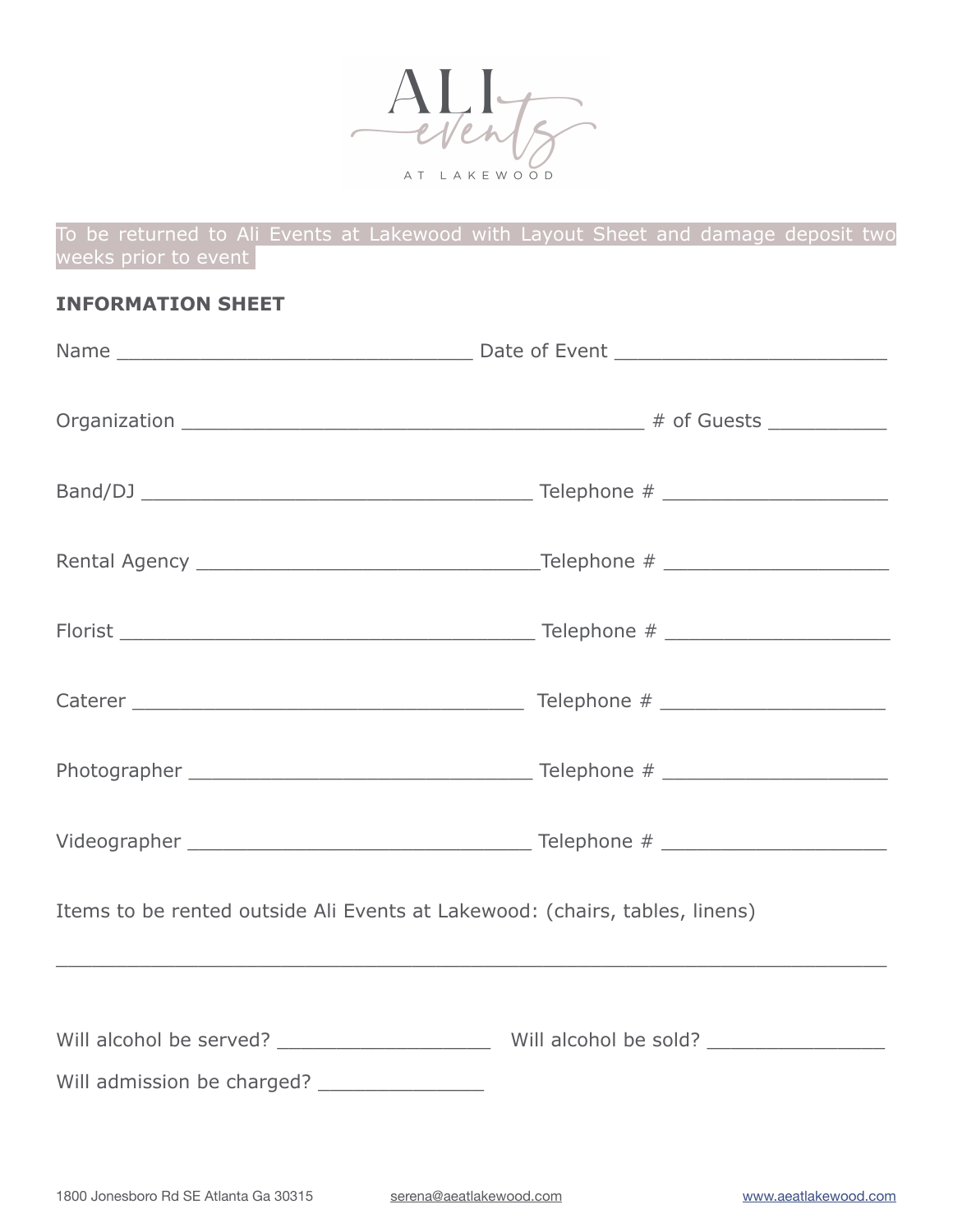

*This contract must be returned with a deposit to reserve rental date* 

### **RENTAL CONTRACT**

This RENTAL CONTRACT is made and entered into by and between Ali at Lakewood Events ("LESSOR") and

| What made you choose Ali at Lakewood Events as your venue? |  |  |
|------------------------------------------------------------|--|--|
|                                                            |  |  |

This Rental Contract shall be for the use of the Grand Ballroom by Renter for the following function: (please be specific): (Dinner, wedding, meeting, etc.)

 $\_$  , and the contribution of the contribution of  $\mathcal{L}_\mathcal{A}$  , and the contribution of  $\mathcal{L}_\mathcal{A}$  , and

The term of this Rental Contract shall be for the following dates and times and in consideration of the rental of the Grand Ballroom, Renter shall pay fee as follows:

Date of Event:

Time Event Begins: \_\_\_\_\_\_\_\_\_\_\_\_\_\_\_\_\_\_\_\_\_\_\_\_TimeEventEnds: \_\_\_\_\_\_\_\_\_\_\_\_\_\_\_\_\_\_\_\_\_\_

8 Hours Rented: \_\_\_\_\_\_\_\_\_\_\_\_\_\_\_\_\_\_\_\_\_ to \_\_\_\_\_\_\_\_\_\_\_\_\_\_\_\_\_\_\_\_\_\_\_

Total Rental Fee: Total Rental Fee: Non-Refundable / Non Transferable Deposit

Deposit Paid (50% of rental rate): Lettucal rate and the Deposit Paid (50% of rental rate):

Damage Deposit Paid: \_\_\_\_\_\_\_\_\_\_\_\_\_